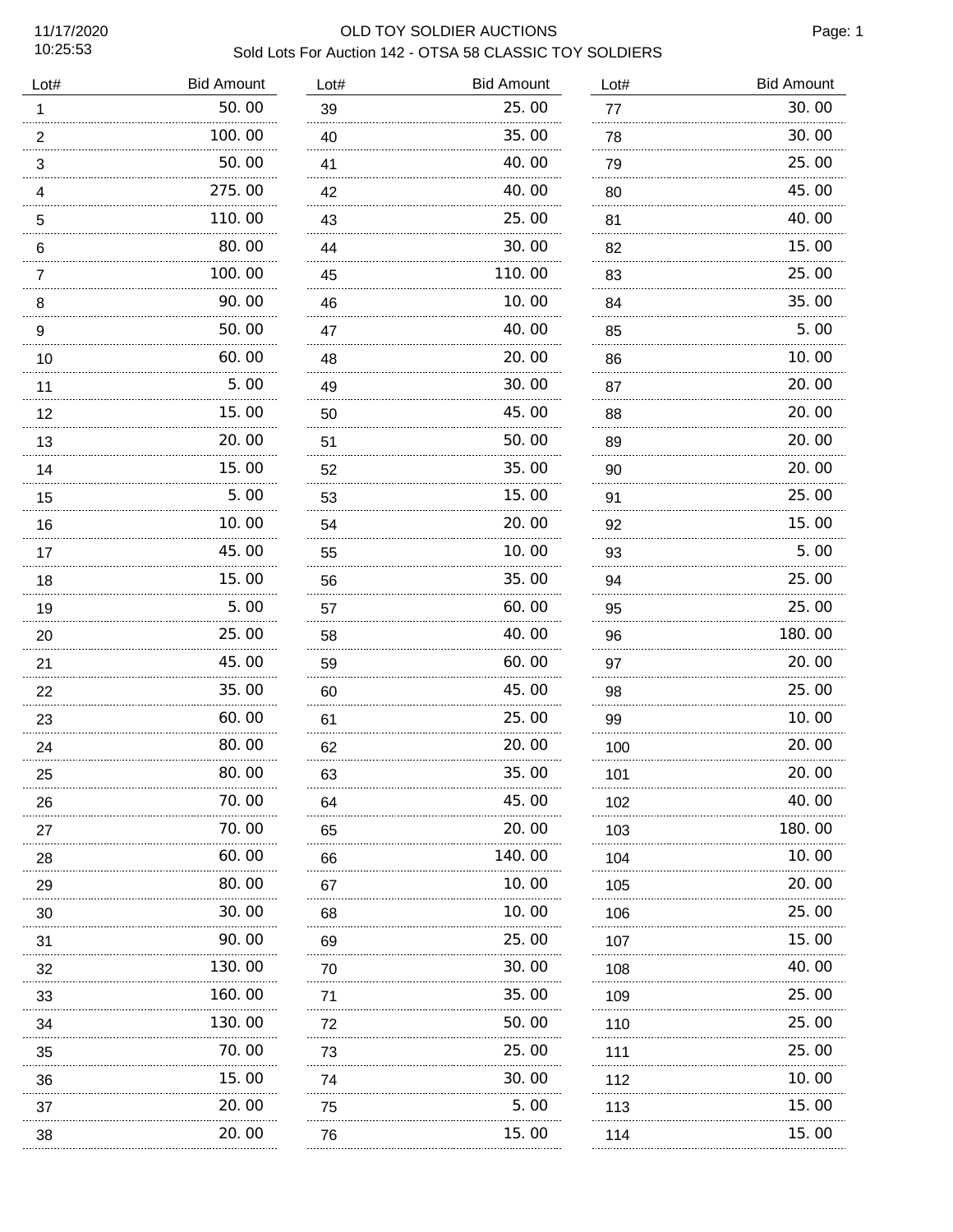10:25:53

### 11/17/2020 OLD TOY SOLDIER AUCTIONS Sold Lots For Auction 142 - OTSA 58 CLASSIC TOY SOLDIERS

Page: 2

| Lot# | <b>Bid Amount</b> | Lot#     | <b>Bid Amount</b> | Lot# | <b>Bid Amount</b> |
|------|-------------------|----------|-------------------|------|-------------------|
| 115  | 10.00             | 153      | 15.00             | 191  | 50.00             |
| 116  | 45.00             | 154      | 25.00             | 192  | 50.00             |
| 117  | 30.00             | 155      | 45.00             | 193  | 60.00             |
| 118  | 10. 00            | 156      | 45.00             | 194  | 325.00            |
| 119  | 180.00            | 157      | 130.00            | 195  | 60.00             |
| 120  | 50.00             | 158      | 60.00             | 196  | 45.00             |
| 121  | 35.00             | 159      | 225.00            | 197  | 45.00             |
| 122  | 45.00             | 160      | 100.00            | 198  | 60.00             |
| 123  | 40.00             | 161      | 90.00             | 199  | 70.00             |
| 124  | 40.00             | 162      | 60.00             | 200  | 160.00            |
| 125  | 35.00             | .<br>163 | 80.00             | 201  | 45.00             |
| 126  | 35.00             | 164      | 40.00             | 202  | 50.00             |
| 127  | 40.00             | 165      | 50.00             | 203  | 50.00             |
| 128  | 20.00             | 166      | 35.00             | 204  | 50.00             |
| 129  | 20.00             | 167      | 45.00             | 205  | 160.00            |
| 130  | 15.00             | 168      | 70.00             | 206  | 50.00             |
| 131  | 15.00             | 169      | 100.00            | 207  | 60.00             |
| 132  | 30.00             | 170      | 45.00             | 208  | 50.00             |
| 133  | 20.00             | 171      | 70.00             | 209  | 60.00             |
| 134  | 120.00            | 172      | 90.00             | 210  | 50.00             |
| 135  | 25.00             | 173      | 30.00             | 211  | 40.00             |
| 136  | 35.00             | 174      | 25.00             | 212  | 40.00             |
| 137  | 100.00            | 175      | 5.00              | 213  | 50.00             |
| 138  | 40.00             | 176      | 15.00             | 214  | 60.00             |
| 139  | 100.00            | 177      | 15.00             | 215  | 15.00             |
| 140  | 130.00            | 178      | 30.00             | 216  | 50.00             |
| 141  | .<br>70. 00       | 179      | 15.00             | 217  | 40.00             |
| 142  | 90.00             | 180      | 60.00             | 218  | 45.00             |
| 143  | 40.00             | 181      | 20.00             | 219  | 50.00             |
| 144  | 50.00             | 182      | 40.00             | 220  | 160.00            |
| 145  | 35.00             | 183      | 45.00             | 221  | 40.00             |
| 146  | 20. 00            | 184      | 250.00            | 222  | 225.00            |
| 147  | 40.00             | 185      | 275.00            | 223  | 45.00             |
| 148  | 110.00            | 186      | 180.00            | 224  | 50.00             |
| 149  | 70. 00            | 187      | 225.00            | 225  | 60.00             |
| 150  | 50.00             | 188      | 70.00             | 226  | 50.00             |
| 151  | 50.00             | 189      | 45.00             | 227  | 200.00            |
| 152  | 30.00             | 190      | 45.00             | 228  | 50.00             |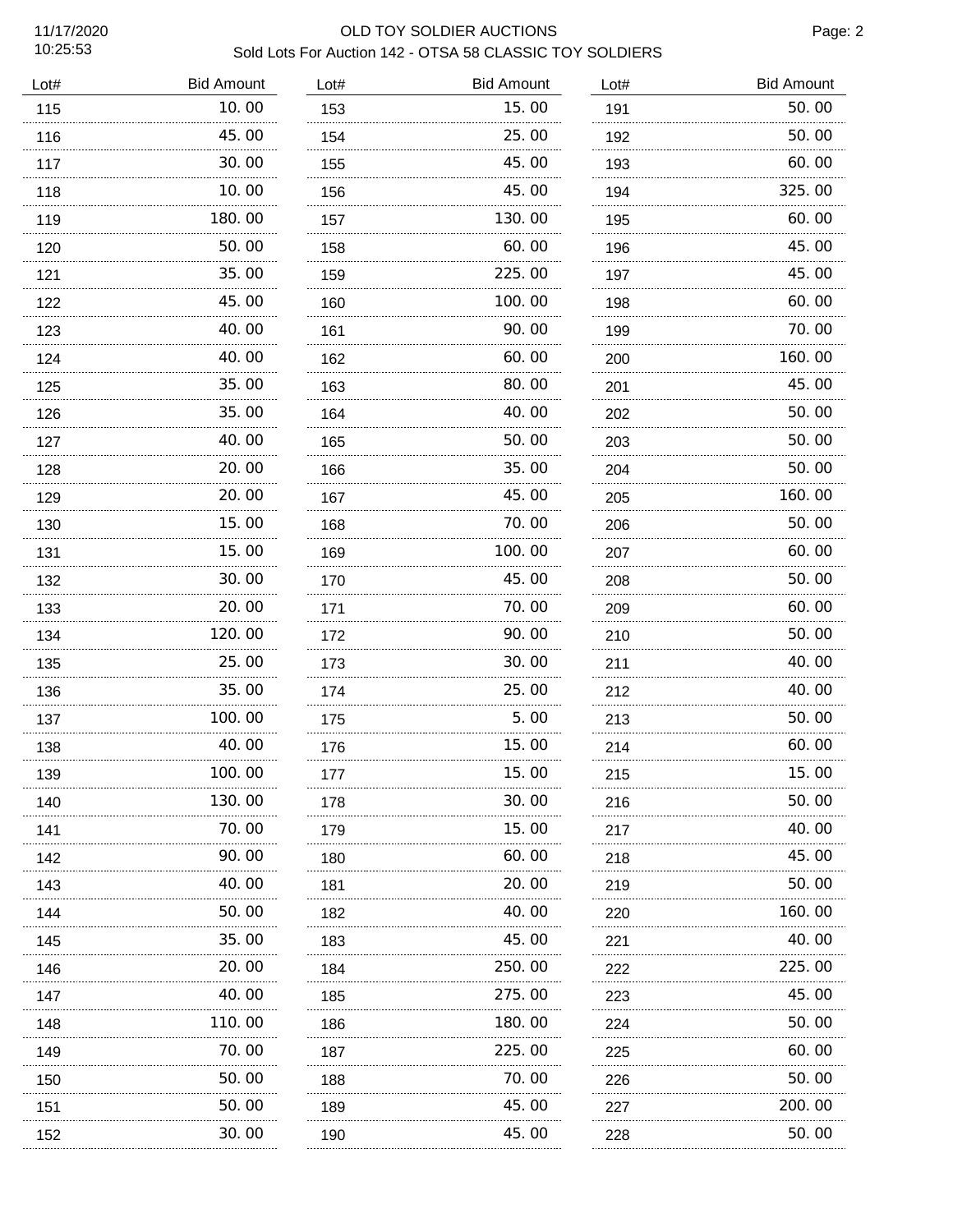10:25:53

# 11/17/2020 OLD TOY SOLDIER AUCTIONS Sold Lots For Auction 142 - OTSA 58 CLASSIC TOY SOLDIERS

Page: 3

| Lot# | <b>Bid Amount</b> | Lot# | <b>Bid Amount</b> | Lot# | <b>Bid Amount</b> |
|------|-------------------|------|-------------------|------|-------------------|
| 229  | 225.00            | 267  | 110.00            | 305  | 30.00             |
| 230  | 80.00             | 268  | 45.00             | 306  | 35.00             |
| 231  | 140.00            | 269  | 140.00            | 307  | 50.00             |
| 232  | 60.00             | 270  | 80.00             | 308  | 30.00             |
| 233  | 130.00<br>.       | 271  | 120.00            | 309  | 275.00            |
| 234  | 40.00             | 272  | 100. 00           | 310  | 250.00            |
| 235  | 100.00<br>.       | 273  | 30.00             | 311  | 200.00            |
| 236  | 35.00             | 274  | 35.00             | 312  | 30.00             |
| 237  | 100.00            | 275  | 90.00             | 313  | 30.00             |
| 238  | 90.00             | 276  | 150.00            | 314  | 100.00            |
| 239  | 35.00             | 277  | 170.00            | 315  | 50.00             |
| 240  | 110.00            | 278  | 250.00            | 316  | 275.00            |
| 241  | 100.00            | 279  | 475.00            | 317  | 35.00             |
| 242  | 225.00            | 280  | 130.00            | 318  | 180.00            |
| 243  | 80.00             | 281  | 600.00            | 319  | 120.00            |
| 244  | 900.00            | 282  | 475.00            | 320  | 40.00             |
| 245  | 45.00             | 283  | 160.00            | 321  | 20.00             |
| 246  | 50.00             | 284  | 130.00            | 322  | 200.00            |
| 247  | 50.00             | 285  | 325.00            | 323  | 110.00            |
| 248  | 70.00             | 286  | 5.00              | 324  | 120, 00           |
| 249  | 700.00            | 287  | 80.00             | 325  | 160.00            |
| 250  | 120.00            | 288  | 500.00            | 326  | 60.00             |
| 251  | 200.00            | 289  | 180.00            | 327  | 275.00            |
| 252  | 250.00            | 290  | 140.00            | 328  | 500.00            |
| 253  | 325.00            | 291  | 180. 00           | 329  | 300.00            |
| 254  | 400.00            | 292  | 180. 00           | 330  | 45.00             |
| 255  | 750.00            | 293  | 150. 00           | 331  | 45.00             |
| 256  | 1, 400. 00        | 294  | 375.00            | 332  | 400.00            |
| 257  | 1, 600. 00        | 295  | 250.00            | 333  | 375.00            |
| 258  | 750.00            | 296  | 250.00            | 334  | 35.00             |
| 259  | 225.00            | 297  | 325.00            | 335  | 225.00            |
| 260  | 70.00             | 298  | 350.00            | 336  | 110.00            |
| 261  | 250.00            | 299  | 500.00            | 337  | 300.00            |
| 262  | 450.00            | 300  | 325.00            | 338  | 40.00             |
| 263  | 250.00            | 301  | 950.00            | 339  | 160.00            |
| 264  | 35.00             | 302  | 275.00            | 340  | 225.00            |
| 265  | <br>250.00        | 303  | <br>1, 400, 00    | 341  | 110.00            |
| 266  | .<br>325.00       | 304  | .<br>275.00       | 342  | 130.00            |
|      |                   |      |                   |      |                   |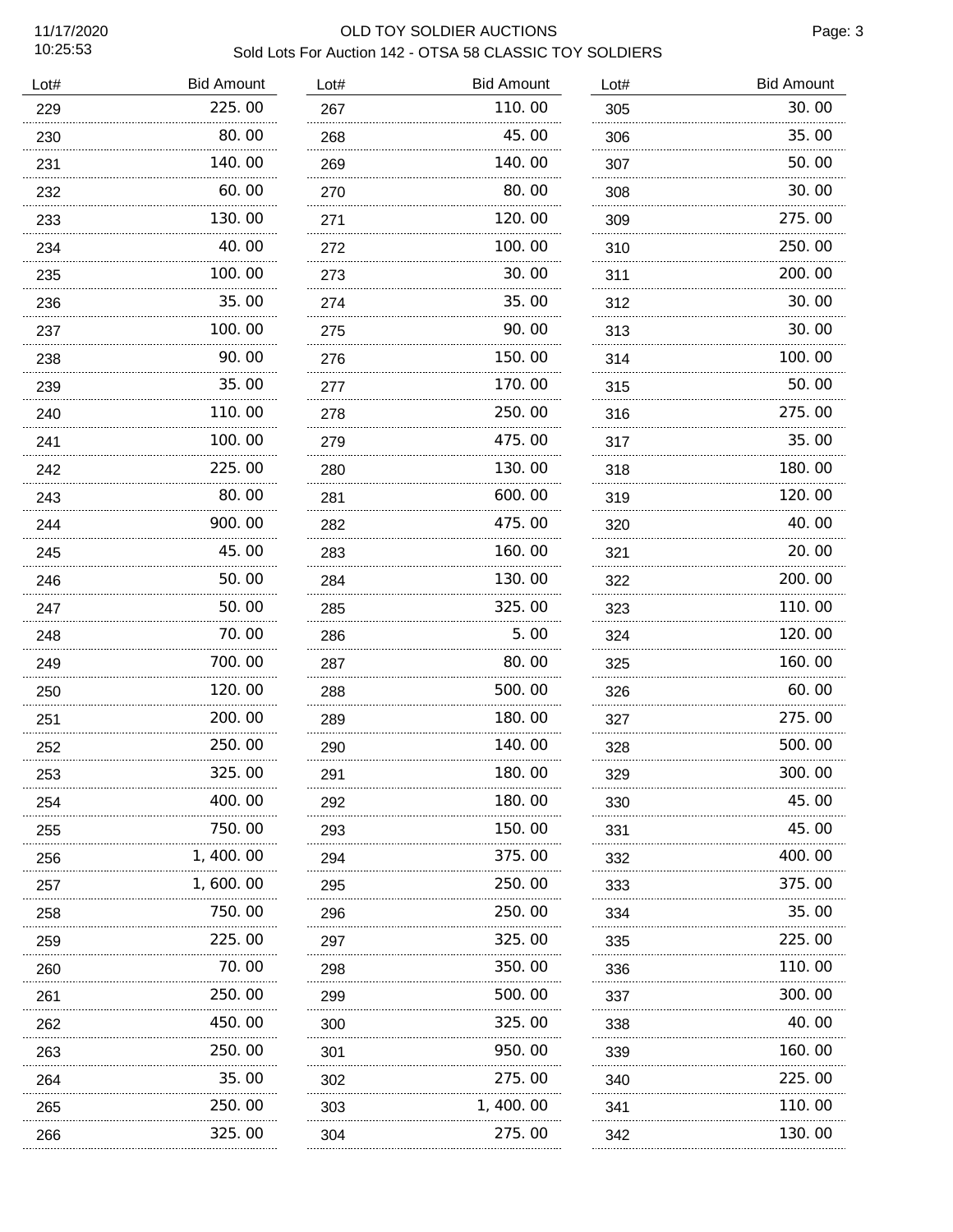# 11/17/2020 OLD TOY SOLDIER AUCTIONS Sold Lots For Auction 142 - OTSA 58 CLASSIC TOY SOLDIERS

| Lot# | <b>Bid Amount</b> | Lot# | <b>Bid Amount</b> | Lot#                    | <b>Bid Amount</b> |
|------|-------------------|------|-------------------|-------------------------|-------------------|
| 343  | 25.00             | 382  | 20.00             | 420                     | 40.00             |
| 344  | 425.00            | 383  | 100.00            | 421                     | 40.00             |
| 345  | 40.00             | 384  | 50.00             | 422                     | 90.00             |
| 346  | 100.00            | 385  | 45.00             | 423                     | 25.00             |
| 347  | 60.00             | 386  | 80.00             | 424                     | 40.00             |
| 348  | 150.00            | 387  | 70.00             | 425                     | 70.00             |
| 349  | 750.00            | 388  | 50.00             | 426                     | 60.00             |
| 350  | 50.00<br>.        | 389  | 50.00             | 427                     | 30.00             |
| 351  | 70.00             | 390  | 50.00             | 428                     | 40.00             |
| 353  | 5.00<br>.         | 391  | 100.00            | 429                     | 30.00             |
| 354  | 10.00             | 392  | 100.00            | 430                     | 25.00             |
| 355  | 5.00              | 393  | 130.00            | 431                     | 15.00             |
| 356  | 15.00             | 394  | 40.00             | 432                     | 20.00             |
| 357  | 90.00<br>.        | 395  | 90.00<br>.        | 433                     | 20.00             |
| 358  | 20.00             | 396  | 60.00             | 434                     | 190.00            |
| 359  | 10.00             | 397  | 90.00             | 435                     | 20.00             |
| 360  | 30.00             | 398  | 20.00             | 436                     | 35.00             |
| 361  | 50.00             | 399  | 25.00             | 437                     | 60.00             |
| 362  | 180.00            | 400  | 15.00             | 438                     | 160.00            |
| 363  | 250.00            | 401  | 100.00            | 439                     | 30.00             |
| 364  | 45.00             | 402  | 130.00            | 440                     | 90.00             |
| 365  | 130.00            | 403  | 35.00             | 441                     | 80.00             |
| 366  | 40.00             | 404  | 100.00            | 442                     | 30.00             |
| 367  | 15.00             | 405  | 30.00             | 443                     | 50.00             |
| 368  | 40.00             | 406  | 40.00             | $\Lambda\Lambda\Lambda$ | 80.00             |
| 369  | 275.00            | 407  | 70.00             | 445                     | 45.00             |
| 370  | 475.00            | 408  | 40.00             | 446<br>.                | 15.00             |
| 371  | 1,600.00          | 409  | 110.00            | 447                     | 90.00             |
| 372  | 60.00             | 410  | 80.00             | 448                     | 60.00             |
| 373  | 30.00             | 411  | 70.00             | 449                     | 110.00            |
| 374  | 40.00             | 412  | 110.00            | 450                     | 110.00            |
| 375  | 25.00             | 413  | 30.00             | 451                     | 80.00             |
| 376  | 20.00<br>         | 414  | 140.00            | 452                     | 25.00             |
| 377  | 30.00<br>.        | 415  | 850.00            | 453                     | 30.00             |
| 378  | 190.00            | 416  | 70.00             | 454                     | 50.00             |
| 379  | 50.00             | 417  | 35.00             | 455                     | 35.00             |
| 380  | 30.00             | 418  | 40.00             | 456                     | 35.00             |
| 381  | 35.00             | 419  | 30.00             | 457                     | 20.00             |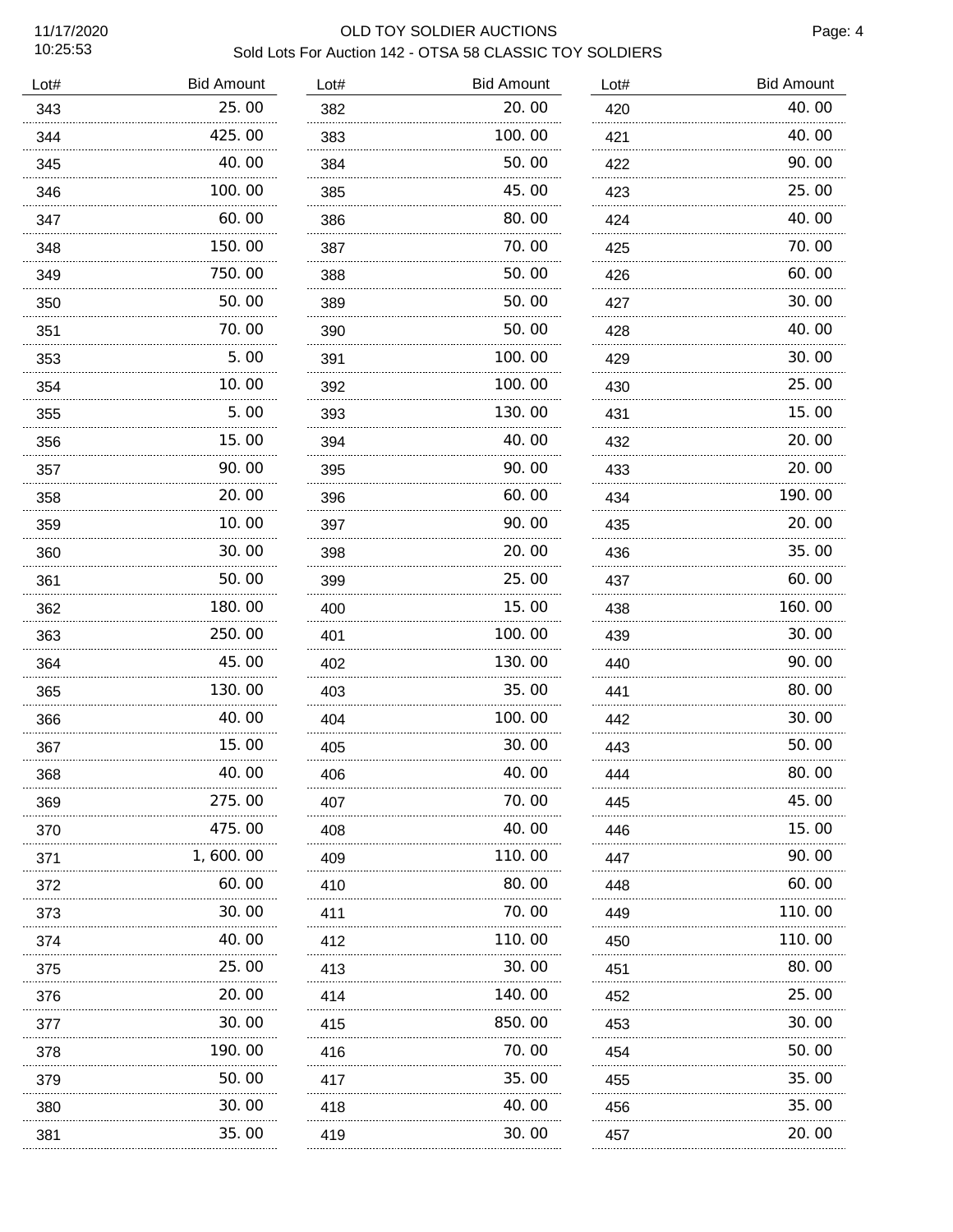$\overline{a}$ 

#### 11/17/2020 OLD TOY SOLDIER AUCTIONS Sold Lots For Auction 142 - OTSA 58 CLASSIC TOY SOLDIERS

| Lot# | <b>Bid Amount</b> | Lot# | <b>Bid Amount</b> | Lot# | <b>Bid Amount</b> |
|------|-------------------|------|-------------------|------|-------------------|
| 458  | 70.00             | 497  | 25.00             | 535  | 25.00             |
| 459  | 40.00             | 498  | 20.00             | 536  | 80.00             |
| 460  | 15.00             | 499  | 5.00              | 537  | 70.00             |
| 461  | 30.00             | 500  | 25.00             | 538  | 250.00            |
| 462  | 20.00             | 501  | 110.00            | 539  | 25.00             |
| 463  | 80.00             | 502  | 40.00             | 540  | 130.00            |
| 464  | 70.00             | 503  | 10.00             | 541  | 35.00             |
| 465  | 80.00             | 504  | 70.00             | 542  | 80.00             |
| 466  | 35.00             | 505  | 60.00             | 543  | 70.00             |
| 467  | 15.00             | 506  | 900.00            | 544  | 30.00             |
| 468  | 60.00             | 507  | 170.00            | 545  | 60.00             |
| 469  | 35.00             | 508  | 120.00            | 546  | 120.00            |
| 470  | 10.00             | 509  | 120.00            | 547  | 90.00             |
| 471  | 30.00             | 510  | 200.00            | 548  | 60.00             |
| 472  | 45.00             | 511  | 140.00            | 549  | 80.00             |
| 473  | 25.00             | 512  | 100.00            | 550  | 140.00            |
| 474  | 100.00            | 513  | 120.00            | 551  | 110.00            |
| 475  | 35.00             | 514  | 70.00             | 552  | 20.00             |
| 476  | 30.00             | 515  | 45.00             | 553  | 5.00              |
| 477  | 110.00            | 516  | 35.00             | 554  | 20.00             |
| 478  | 80.00             | 517  | 20.00             | 555  | 20.00             |
| 479  | 20.00             | 518  | 60.00             | 556  | 150.00            |
| 480  | 170.00            | 519  | 170.00            | 557  | 160.00            |
| 481  | 60.00             | 520  | 20.00             | 558  | 120.00            |
| 482  | 10.00             | 521  | 30.00             | 559  | 550.00            |
| 483  | 100. 00           | 522  | 100.00            | 560  | 250.00            |
| 484  | 35.00             | 523  | 100.00            | 561  | 110.00            |
| 485  | 40.00             | 524  | 30.00             | 562  | 45.00             |
| 486  | 5.00              | 525  | 20.00             | 563  | 35.00             |
| 487  | 45.00             | 526  | 10.00             | 564  | 110.00            |
| 488  | 25.00             | 527  | 10.00             | 565  | 110.00            |
| 490  | 90.00             | 528  | 30.00             | 566  | 425.00            |
| 491  | 10.00             | 529  | 80.00             | 567  | 1, 200. 00        |
| 492  | 25.00             | 530  | 90.00             | 568  | 600.00            |
| 493  | 40.00             | 531  | 110.00            | 569  | 500.00            |
| 494  | 25.00             | 532  | 70.00             | 570  | 350.00            |
| 495  | 10.00             | 533  | 50.00             | 571  | 40.00             |
| 496  | 45.00             | 534  | 100.00            | 572  | 50.00             |